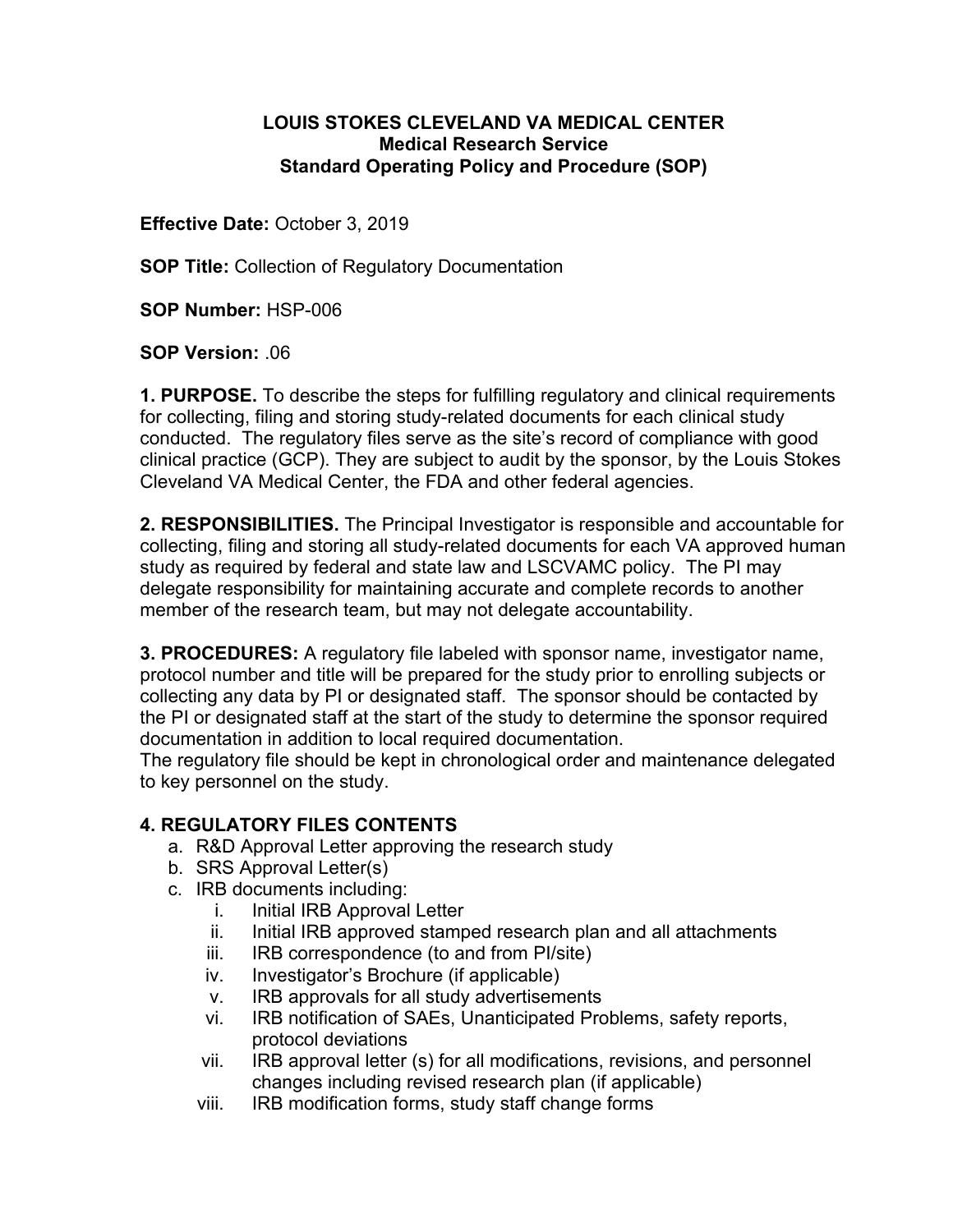- ix. HIPAA waivers and consent waivers
- x. IRB continuing review report(s) and approval letter(s).
- xi. IRB notification of study closure and final report
- xii. IRB acknowledgments of any submission
- xiii. Other IRB correspondence
- xiv. IRB approved stamped informed consent (all versions) and reviewed HIPAA authorization/waiver (all versions)
- xv. Copy of any regulatory application (IND/IDE) to FDA and all supplements, notices and correspondence
- d. Screening/enrollment logs indicating reasons for screen failure (if applicable)
- e. A master list of all subjects for when informed consent has been obtained along with all re-consents and HIPAA's (if applicable)
- f. Drug/Device accountability records (shipping records and individual device accountability logs.)
- g. Subject Files

Completed Case Report Forms (CRF) Original signed informed consent/HIPAA Durable Power of Attorney (if applicable) Data clarification forms Copies of source documents SAE/Unanticipated problem reporting to sponsor Subject correspondence

- h. Notes-to-file
- i. Data Monitoring Committee Correspondence
- j. Signed and dated FDA Form 1572 / Investigator Agreement (if applicable)
- k. Personnel required information:
	- i. Delegation of Responsibility/Site Personnel Signature Log
	- ii. Department of Transportation Training (if applicable)
	- iii. Safety Training (if applicable)
- **l.** The regulatory file should be maintained and updated as necessary by the PI, adding appropriate documents as they are generated or received. The sponsor should be contacted by the PI to determine which study documents should be forwarded, whether the sponsor requires original documents or photocopies. **The study sponsor should also be contacted by the PI at the start of the study to determine the sponsor required documentation in addition to local required documentation.**
- m. All subject records and regulatory files must be kept confidential and must be stored in a secure location. Access to files will be limited to those who create, work with, or rely on the files.
- n. The contents of the regulatory files and subject records should be reviewed for completeness, prior to scheduled study monitor and auditor visits.

**5. RECORD RETENTION**. The required records, including the investigator's research records, must be adhere to disposition instructions as approved by the National Archives and Records Administration and are published in VHA's Records Control Schedule (RCS 10- 1). All records must be accessible for inspection and copying by authorized